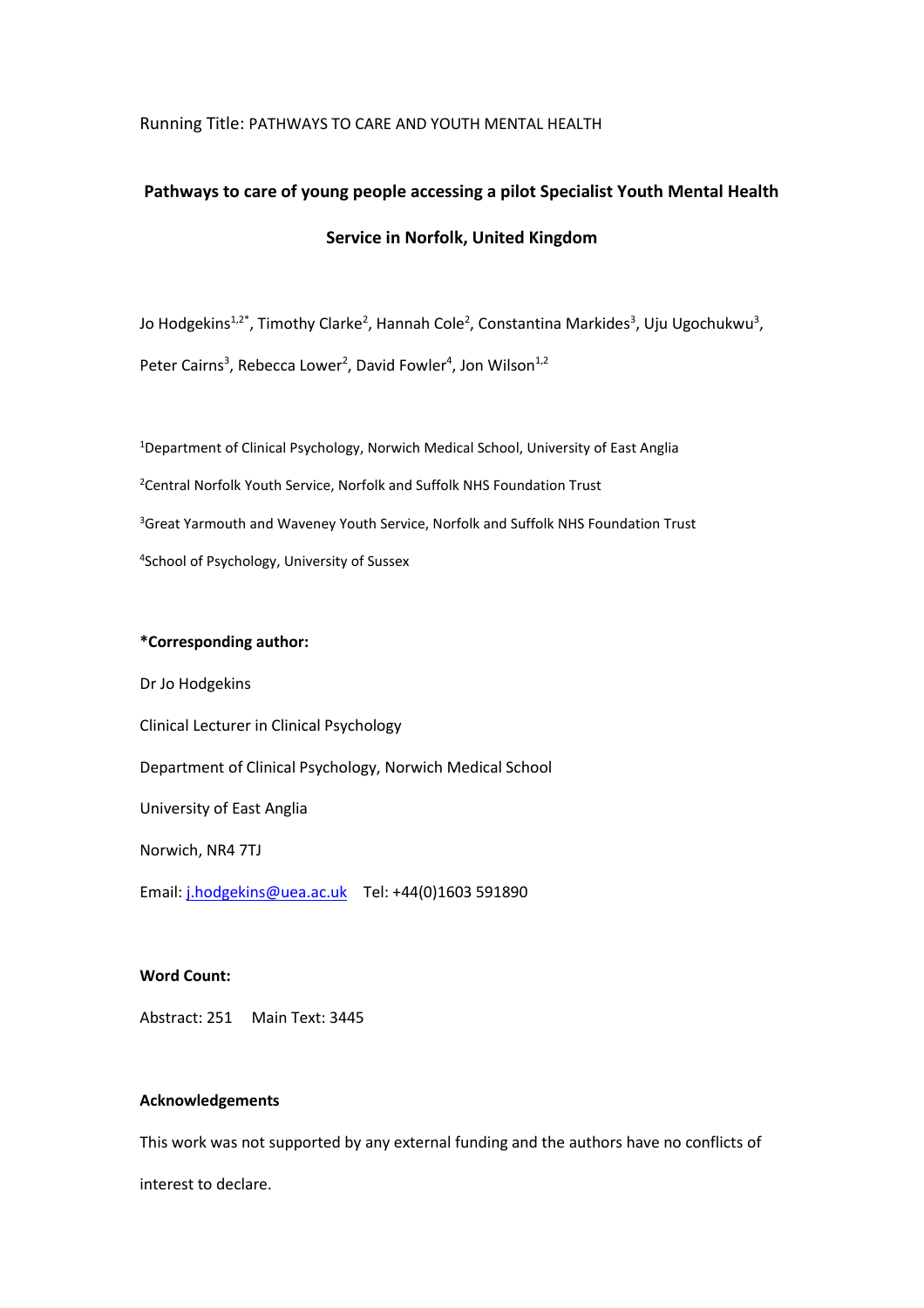#### **Abstract**

**Aim:** Pathways to Care (PtC) are a means of examining and understanding routes into mental health care. It is important to examine PtC in order to identify ways in which individuals access services, as well as highlighting barriers or delays to appropriate treatment. This study aimed to examine PtC experienced by young people accessing a pilot Specialist Youth Mental Health Service (SYMHS) for those with non-psychotic, severe and complex mental health conditions in Norfolk, UK.

**Methods:** Data were collected on a subsample of referrals accepted in to the pilot SYMHS (N = 94) over a 12 month period. Duration and number of PtC were assessed using a semistructured interview augmented by health record examination. Measures of premorbid history, symptoms and functioning were also collected.

**Results:** The mean length of PtC was 3.74 years and a mean of 5.53 pathways were experienced before appropriate services were accessed. Individuals were most likely to first seek help from their General Practitioner followed by an educational provider. There were no associations between PtC and current symptoms, although individuals with a premorbid history of mental health problems experienced shorter PtC. There was a trend suggesting that individuals with long pathways had poorer functioning compared to those with shorter pathways.

**Conclusions:** PtC are variable in a group of young people presenting to mental health services. A majority of participants experienced 'long pathways' which may negatively impact on outcome. The results indicate the need to improve access to appropriate services by overcoming pathway barriers. Service implications are discussed.

**Keywords:** Adolescent, Cross-Sectional Studies, Delivery of Health Care, Mental Health, Mental Health Services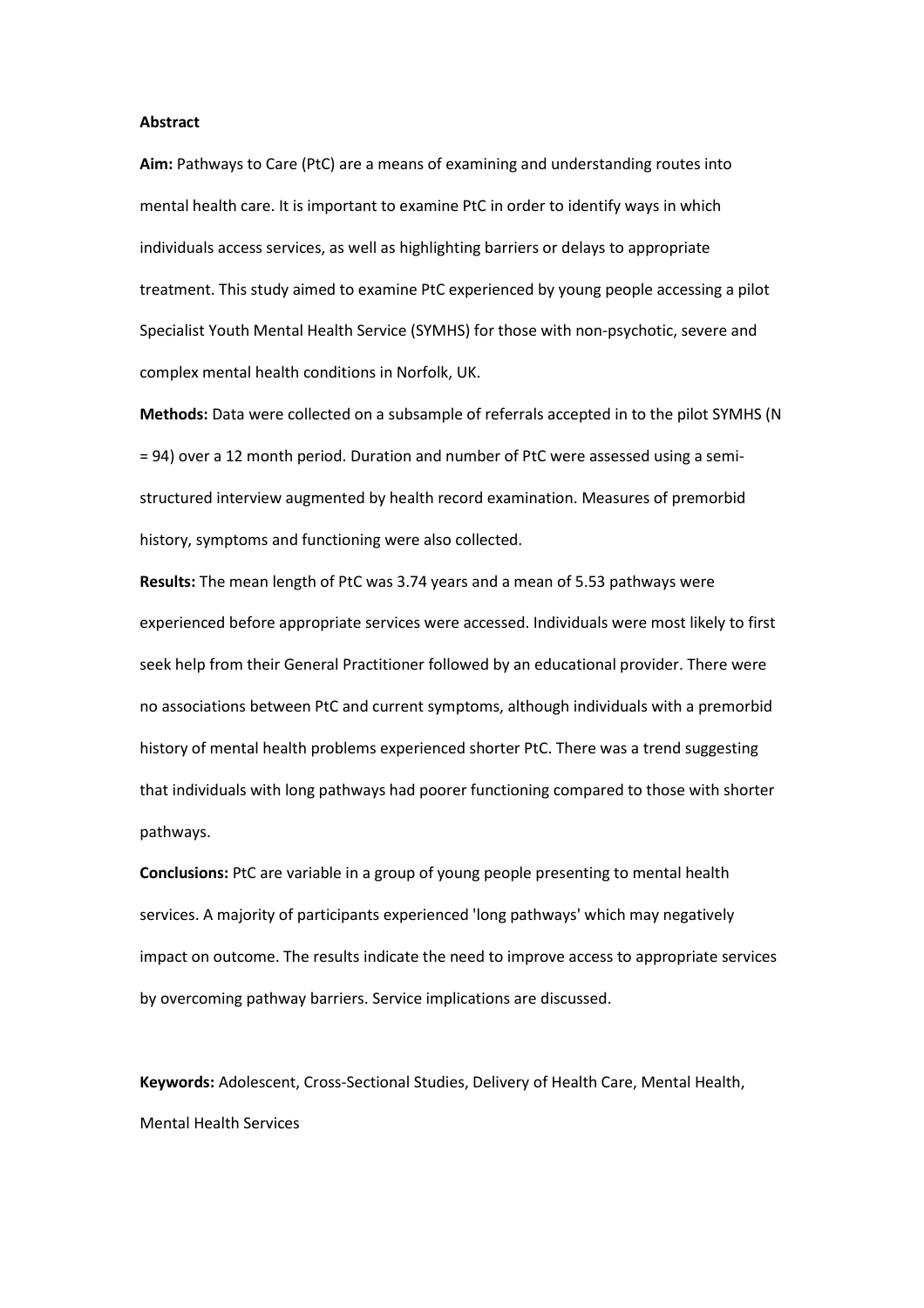#### **Introduction**

Pathways to Care (PtC) are a means of examining and understanding peoples' routes into mental health care (1). PtC are defined as "the sequence of contacts with individuals and organisations promoted by the distressed person's efforts, and those of his or her significant others, to seek help as well as the help that is supplied in response to these efforts" (2). These routes to care are varied and may include agencies from outside healthcare (e.g. schools, criminal justice system). Help may be sought directly by the person in distress, by people close to the individual, or by other agencies (3).

PtC have been used to explore the ways in which people with first episode psychosis access services (3). This is of particular relevance given the association between longer duration of untreated psychosis (DUP) and poorer long-term outcomes (4, 5). PtC information can be used to identify and target factors contributing to DUP, including delays in accessing appropriate services and other obstacles to receiving treatment.

In recent years, the rationale of early detection and intervention has been extended to encompass a broader range of mental health presentations than psychosis (6, 7). Indeed, 75% of all mental disorders present for the first time before the age of 24 years (8-10). Intervening early has the potential to improve outcomes (9). However, little is known about the duration or impact of treatment delays in young people presenting with non-psychotic mental health difficulties.

Despite indications that they have the greatest need, adolescents are less likely to seek help than other age groups (11). A recent systematic review of young peoples' views of mental health services highlighted a clear preference for community-based services offering a greater degree of flexibility (12). Lack of continuity of care in traditional service designs was also noted, with repeated assessments and transitions being experienced as unsettling and unhelpful. These difficulties may be exacerbated by transitions from child to adult services, which have been described as being poorly planned and executed (13).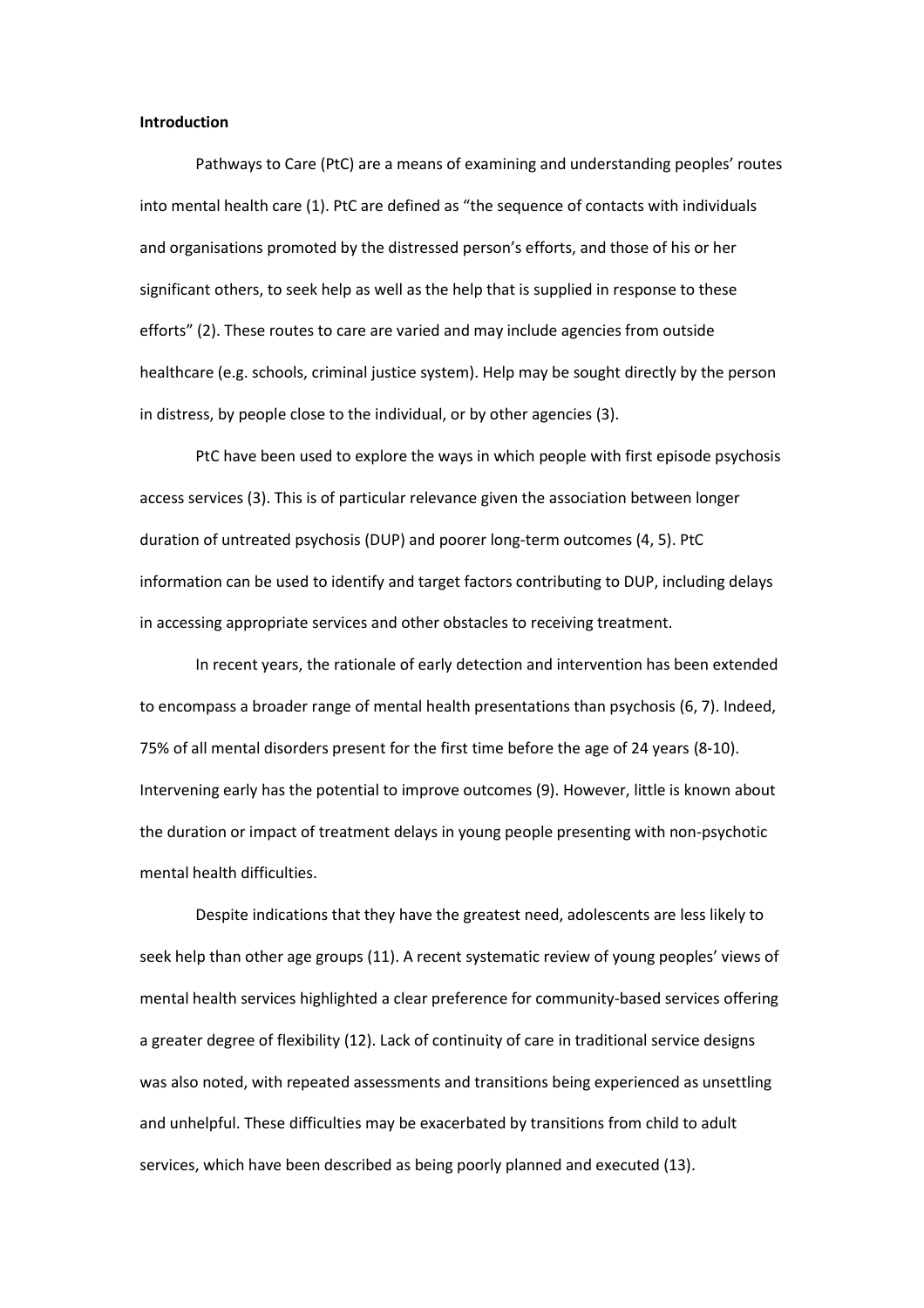In line with national and international calls to improve mental health services for young people (11, 14, 15), secondary mental health services for young people in Norfolk have recently been redesigned. This resulted in the introduction of a pilot Specialist Youth Mental Health Service (SYMHS) for young people aged 14 to 25 years with non-psychotic severe and complex mental health conditions. The aims of the service redesign were to reduce problems with transition from child to adult services, improve access to mental health services, and to provide specialist and developmentally appropriate interventions for young people at the time when most severe mental health problems emerge. The current study explores the PtC taken by a sample  $(N = 94)$  of young people accessing the pilot service between 2012-2013. The aims of the current study were to:

- 1. Describe PtC for referred presenting difficulties for a sample of young people accessing the pilot SYMHS.
- 2. Examine relationships between PtC and baseline levels (assessments completed following acceptance in to the SYMHS) of symptoms and functioning.

#### **Methods**

#### *Design*

The study utilised a cross-sectional design, retrospectively examining PtC information for a sample of young people accessing the pilot SYMHS in Norfolk, UK. Consecutive referrals over a 12 month period (2012-2013) were interviewed between 0-3 months of being accepted into the service. Relationships between PtC, symptoms and functioning were examined.

#### *Participants*

A total of 235 young people were accepted into the pilot SYMHS between 2012- 2013. The pilot was established to work with young people aged 14-25 years who were experiencing severe non-psychotic mental health difficulties and poor social/occupational functioning. In addition, the service worked with all 14-25 year olds who were currently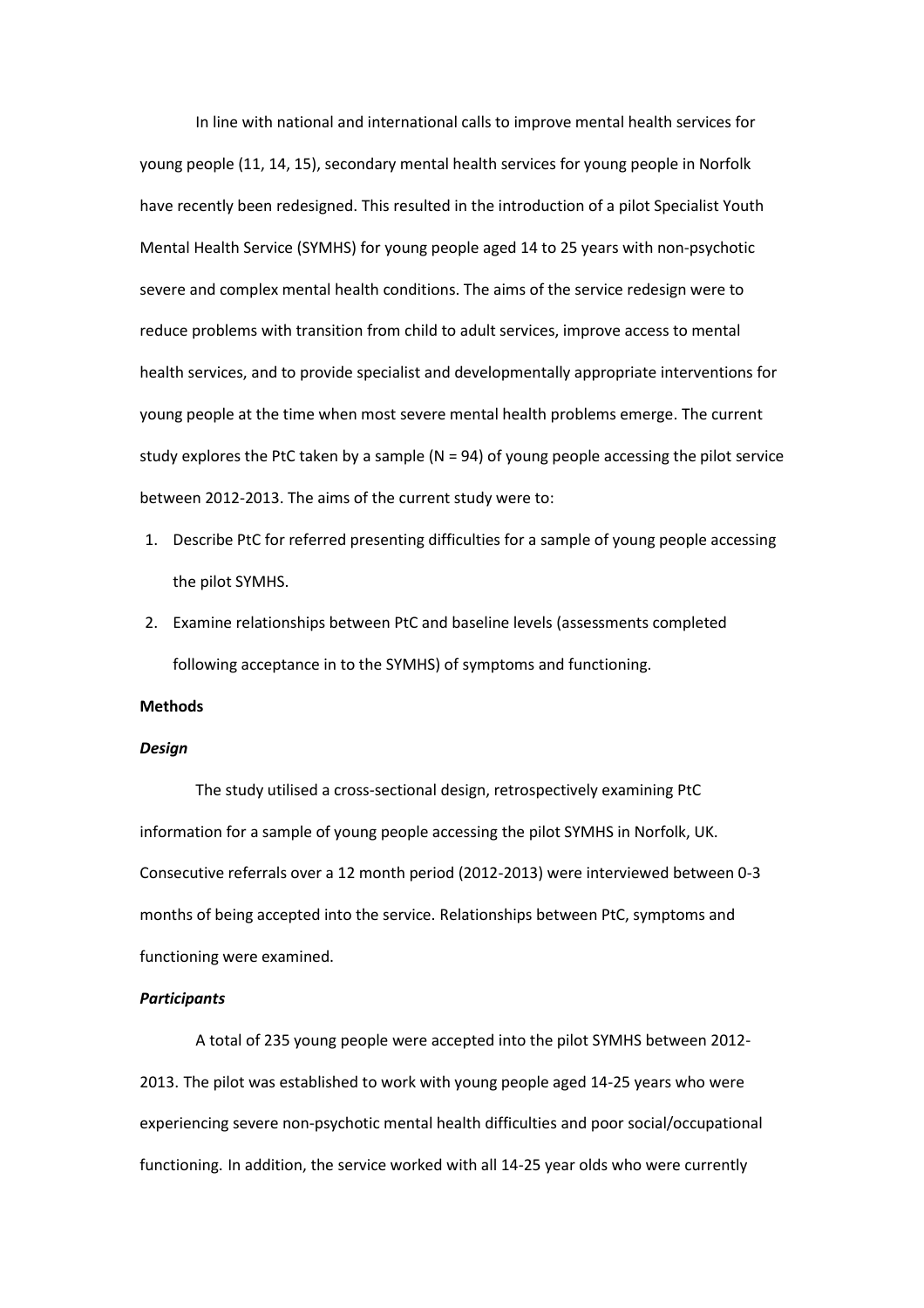inpatients or at-risk of psychiatric admission. The main exclusion criteria were a diagnosis of psychosis or an eating disorder, as specialist services existed for these individuals.

Participants in the current study (N =94) represent a convenience sample of 40% of the wider pilot Youth team cohort who consented to complete routine clinical assessments. The mean age of the sample was 18.25 years, and 71.3% were female. A premorbid history of mental health problems was present in 26.6% of the sample. These characteristics are representative of the wider pilot Youth team cohort. Further descriptive statistics about the study sample are shown in Table 1.

Participants gave permission for their data to be used anonymously as part of routinely collected service data. The study protocol and ethical considerations were reviewed and approved by the Norfolk & Suffolk NHS Foundation Trust research governance committee (2014MH11-SE).

#### *Measures*

*Pathways to Care (PtC).* PtC were assessed using a semi-structured interview with the patient or significant other, augmented by examining health records (1, 16, 17). Information relating to the patient's presenting mental health difficulty was gathered, including: source, date of onset, specific services approached, treatment offered, outcome, duration, timing and sequence of contacts. Information was also gathered about previous episodes of mental health difficulties if appropriate. This information was used to ascertain the onset of the presenting mental health problem and any premorbid mental health difficulties. Both the total length of pathways to care and the number of individual pathways accessed were of interest in describing how young people accessed the teams. Figure 1 provides further information on how information was coded from the pathways to care interview.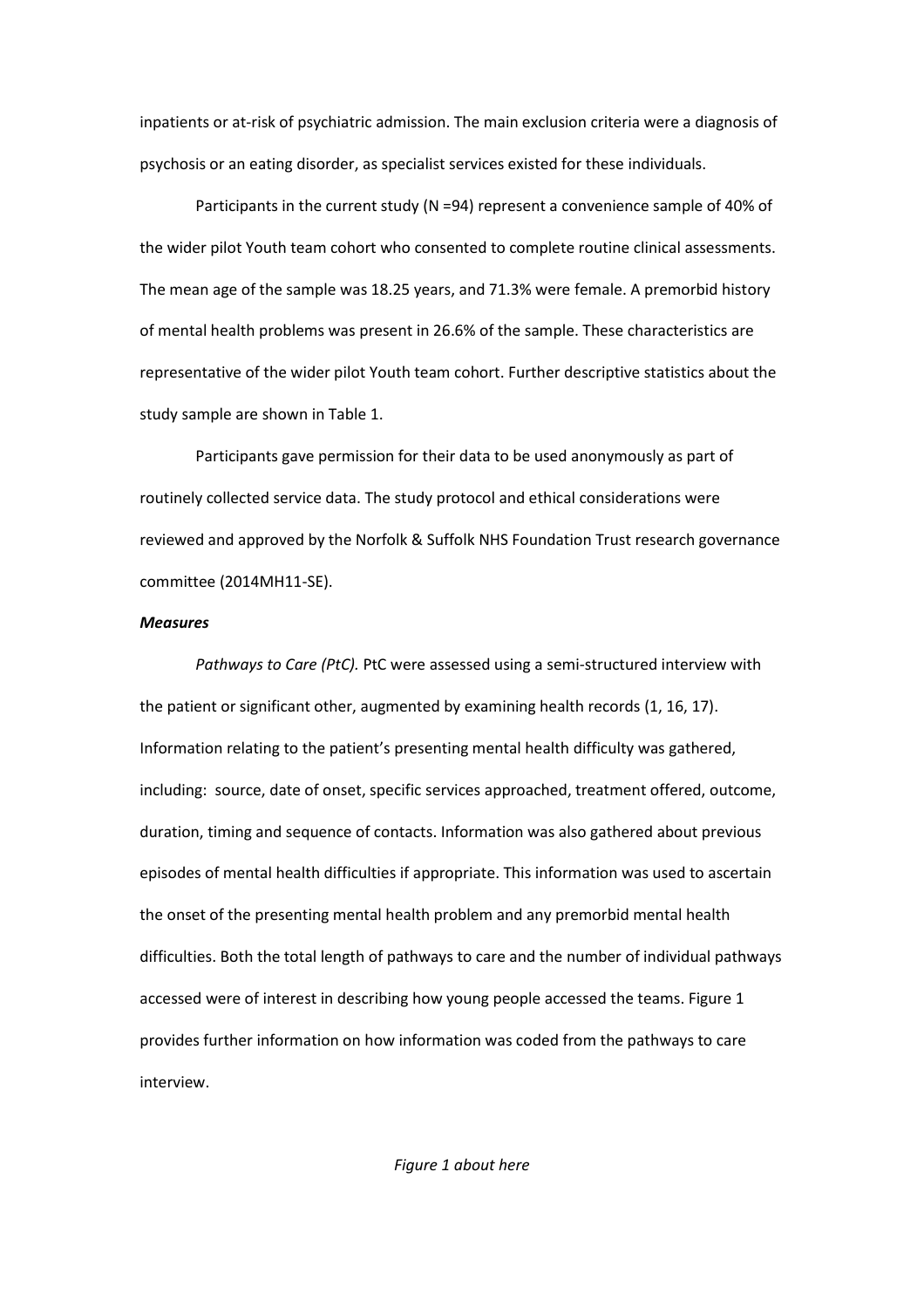*Global Assessment of Functioning (GAF; 18).* Functioning was rated by clinicians using the GAF. A rating between 1 (serious and persistent poor functioning) to 100 (superior functioning) was assigned to reflect an individual's current level of functioning. Scores below 50 are indicative of poor functioning.

*Time Use Survey (TUS; 19).* The TUS is a semi-structured interview assessing hours per week spent in a range of structured activities (work, education, voluntary work, childcare, housework, leisure and sports) over the past month. On average, a non-clinical group aged between 16-36 years engage in 63.49 hours of structured activity per week, and activity levels below 30 hours are indicative of poor social functioning (19).

*Beck Depression Inventory II (BDI-II; 20).* The BDI-II is a 23-item self-report scale assessing symptoms of depression. Each item is rated on a 3-point scale of severity, with total scores ranging from 0 to 63 and higher scores indicative of more severe depression. A cut-off score of 29 is indicative of severe depression.

*Social Interaction Anxiety Scales (SIAS; 21).* The SIAS is a 20-item self-report scale assessing symptoms of social anxiety. Each item is rated on a 5-point (0-4) scale of severity, with total scores ranging from 0 to 80 with higher scores indicative of more severe social anxiety. A cut-off score of 43 is indicative of a clinical level of social anxiety.

#### *Analysis*

Descriptive statistics were conducted on all measures. Diagrams were used to map PtC, as per Gater et al. (1). Pearson's correlations were conducted to examine relationships between number of pathways, length of pathways in years and baseline levels of symptoms and functioning. Additionally, independent samples t-tests were conducted to examine gender differences in PtC, and differences between those with and without a premorbid history of mental health problems. PtC were also split into 'short' and 'long' subtypes based on the number of pathways experienced. Between-group comparisons on baseline measures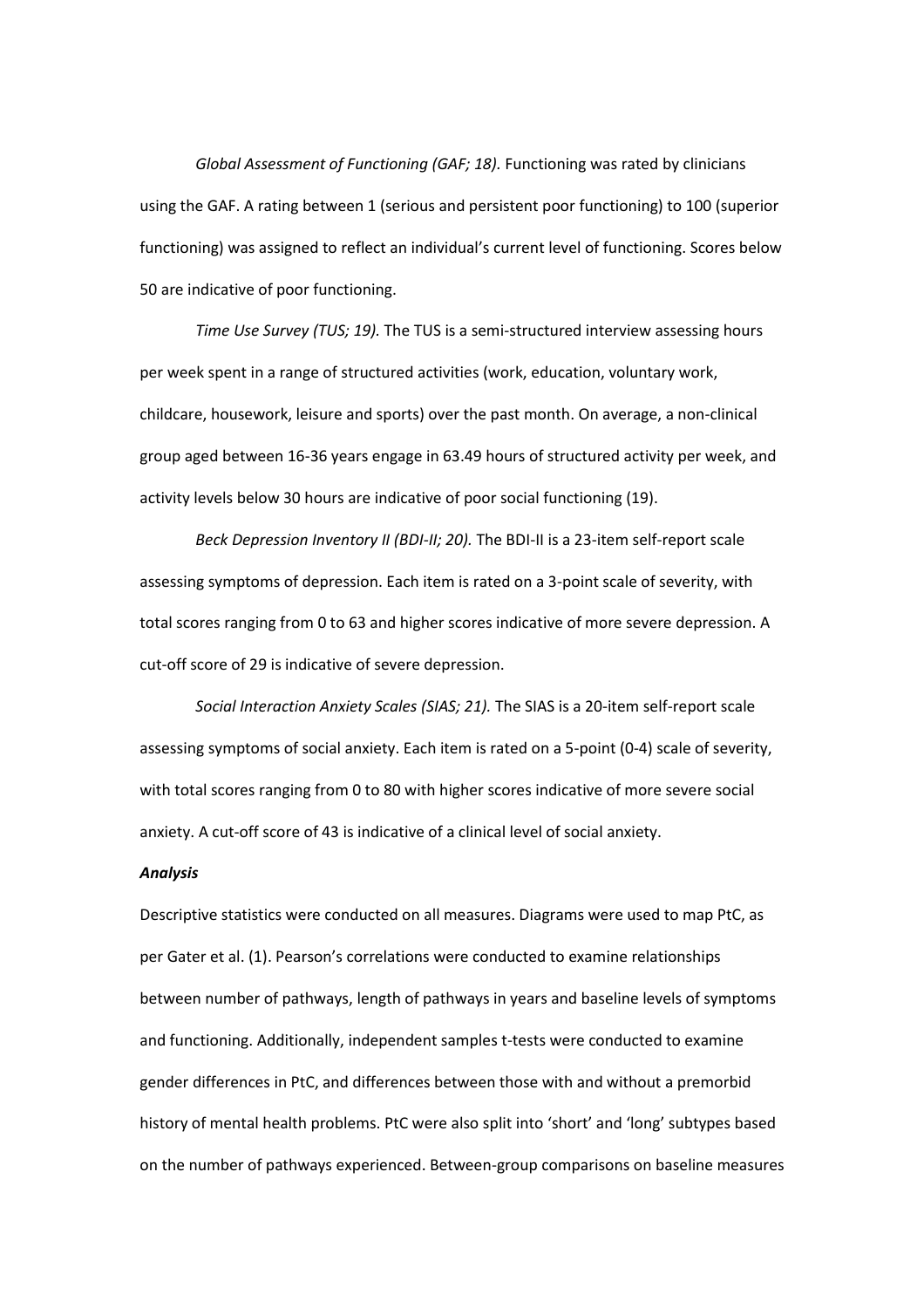of symptoms and functioning were conducted using independent t-tests to compare individuals with 'short' and 'long' pathways.

#### **Results**

#### *Descriptive data*

Participants had a mean age of onset of presenting problems of 14.51 years (median = 14.41), first sought help at a mean of 15.96 years of age (median = 15.56) while being accepted by appropriate services at a mean of 18.25 years (median = 17.98). The mean duration of help seeking delay for presenting problems was 1.36 years (median = 0.12) with a mean of 2.27 (median = 1.21) years duration between seeking help and accessing appropriate services and a total mean duration of 3.74 years (median = 3.05) delay between onset of presenting problem and accessing services. A mean of 5.53 (median = 5) number of pathways between seeking help and accessing service was observed. Further descriptive statistics for PtC, baseline symptoms and social functioning are shown in Tables 1 and 2. High levels of anxiety and depression and poor functioning were observed across the sample. Table 3 shows where young people first reported seeking help. It is notable that there was often a significant delay between the onset of difficulties and seeking help.

#### *Subtypes of PtC*

Diagrams were used to map different subtypes of PtC (see Figure 2). These revealed short direct pathways (e.g. Figure 2a) in addition to complex pathways of short duration, whereby a large number of services were accessed prior to suitable referrals to mental health services (e.g. Figure 2d).Furthermore, pathways of a longer duration sometimes reflected appropriate use of stepped care approaches, where further referrals were made if the presenting difficulties did not improve (e.g. Figure 2b). Pathways which were long in both duration and in terms of the number of services accessed (e.g. Figure 2c) were also observed.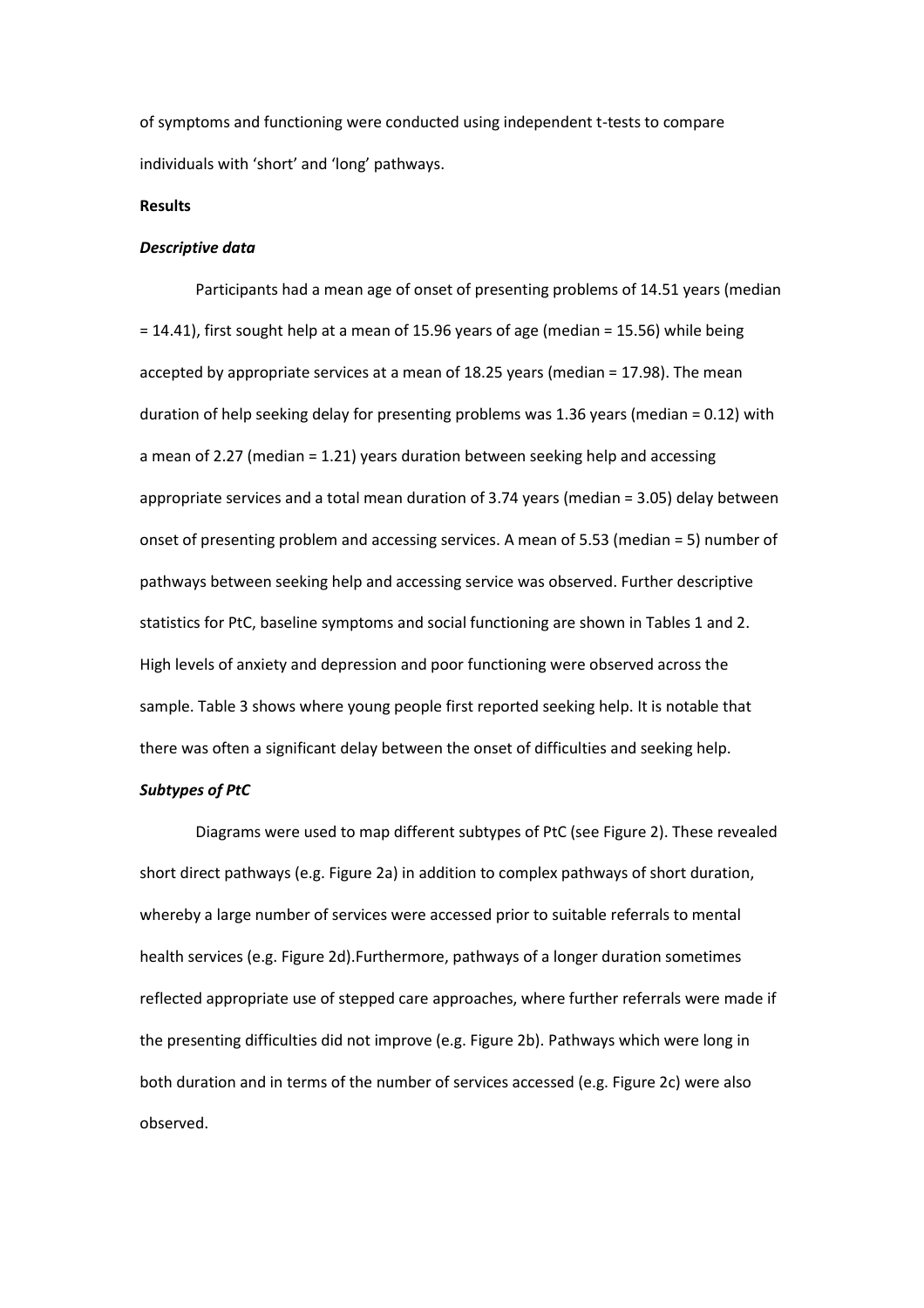The sample was split into two groups based on the number of services accessed during the pathway. 'Short' pathways were defined as any pathways where 3 or fewer services were accessed prior to a referral to the pilot SYMHS (N = 32; 34%). This would account for the appropriate use of stepped care approaches. 'Long' pathways were defined as any pathways where 4 or more services were accessed prior to a referral to the pilot SYMHS (N = 62; 66%). Descriptive statistics for baseline symptoms and functioning for individuals with 'short' and 'long' pathways are shown in Table 4. Independent samples ttests revealed no significant differences between pathway lengths and baseline levels of depression (BDI-II: short = 36.03 vs. long = 37.79; *t =* 0.65, *p* = .52), social anxiety (SIAS: short = 41.38 vs. long = 46.65; *t* = 1.38, *p* = .18), global functioning (GAF: short = 45.63 vs. long = 44.24;  $t = 0.49$ ,  $p = .62$ ) and a trend in hours per week in structured activity (TUS: short = 29.59 vs. long = 20.23; *t* = 1.97, *p* = .06).

#### *Relationships between PtC, gender, symptoms and functioning*

*Gender.* Independent samples t-tests revealed no significant differences between males and females in terms of number of pathways (males = 5.56 pathways vs. females = 5.52 pathways;  $t = 0.04$ ,  $p = .97$ ) or the total duration of pathways to care (males = 3.64 years vs. females = 3.78 years; *t* = -0.18, *p* = .86).

*Premorbid history.* Independent samples t-tests revealed no significant differences between individuals with and without a premorbid history of mental health problems in terms of number of pathways (5.28 vs. 5.62 pathways; *t* = 0.42, *p* = .68). However, individuals with a premorbid history experienced a significantly shorter pathway duration than individuals without a premorbid history (2.14 years vs. 4.32 years;  $t = 2.97$ ,  $p = .004$ ).

*Symptoms.* Pearson's correlations showed no significant associations between the total duration of the pathway and baseline levels of social anxiety (*r* = -.08, *p* = .47) or depression ( $r = -0.004$ ,  $p = 0.97$ ). There were also no significant associations between the number of pathways accessed and baseline levels of social anxiety (*r* = .12, *p* = .32) or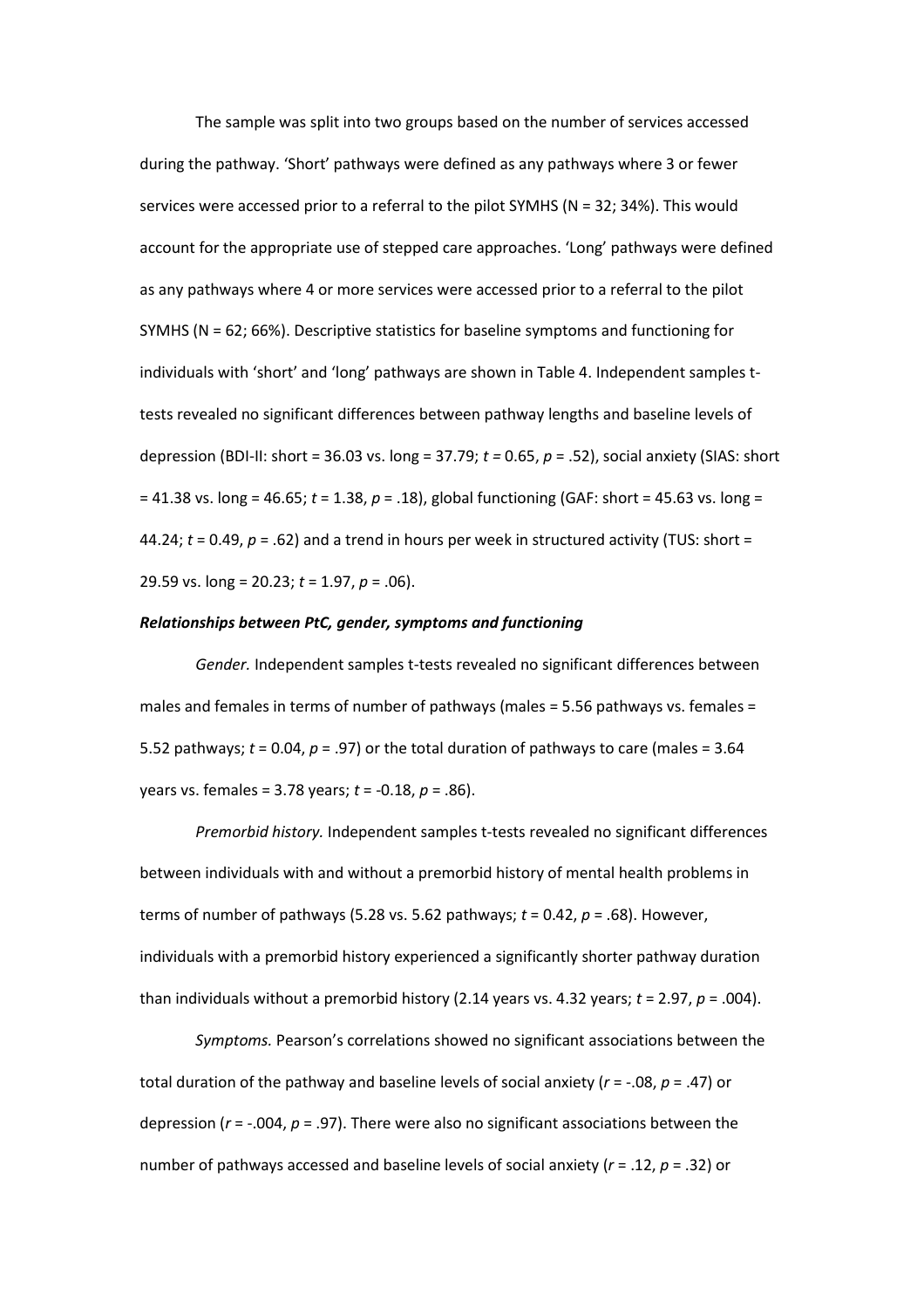depression (*r* = .09, *p* = .42). As shown in Table 4, there were no significant differences between individuals with long and short pathways to care in terms of scores on the SIAS and BDI-II, with both groups reporting high levels of social anxiety and depression.

*Functioning.* Pearson's correlations showed no significant associations between the total duration of the pathway and baseline scores on the GAF (*r* = .02, *p* = 0.83) or TUS (*r* = - .19, *p* = .10). There were also no significant associations between the number of pathways accessed and baseline scores on the GAF (*r* = -.003, *p* = 98) or TUS (*r* = -.19, *p* = .09). In addition, GAF scores were equally low in individuals with long and short pathways. However, there was a suggestion that individuals with long pathways to care were spending fewer hours per week engaged in structured activity compared to those with short pathways, potentially indicating poorer baseline functioning in those with long pathways (see Table 4). **Discussion**

#### *Summary of key findings*

PtC are variable in a group of young people presenting to a pilot SYMHS, both in terms of number of pathways and duration. The majority of young people experienced 'long pathways'. Although further research within a youth mental health context is required, the DUP literature suggests that early delays in an individual's journey negatively impacts on symptomatic and functional recovery in individuals with first episode psychosis (4). Therefore, it is anticipated that the delays observed within the present study may also have a potentially detrimental impact.

Additionally, it was observed that short pathway duration did not necessarily equate to a simple journey into care. Indeed, some individuals had short pathway durations, but had accessed a large number of services before their difficulties were correctly identified and a referral was made to mental health services. This indicates the need to improve and clarify access and referral routes in to appropriate services that are well known and timely.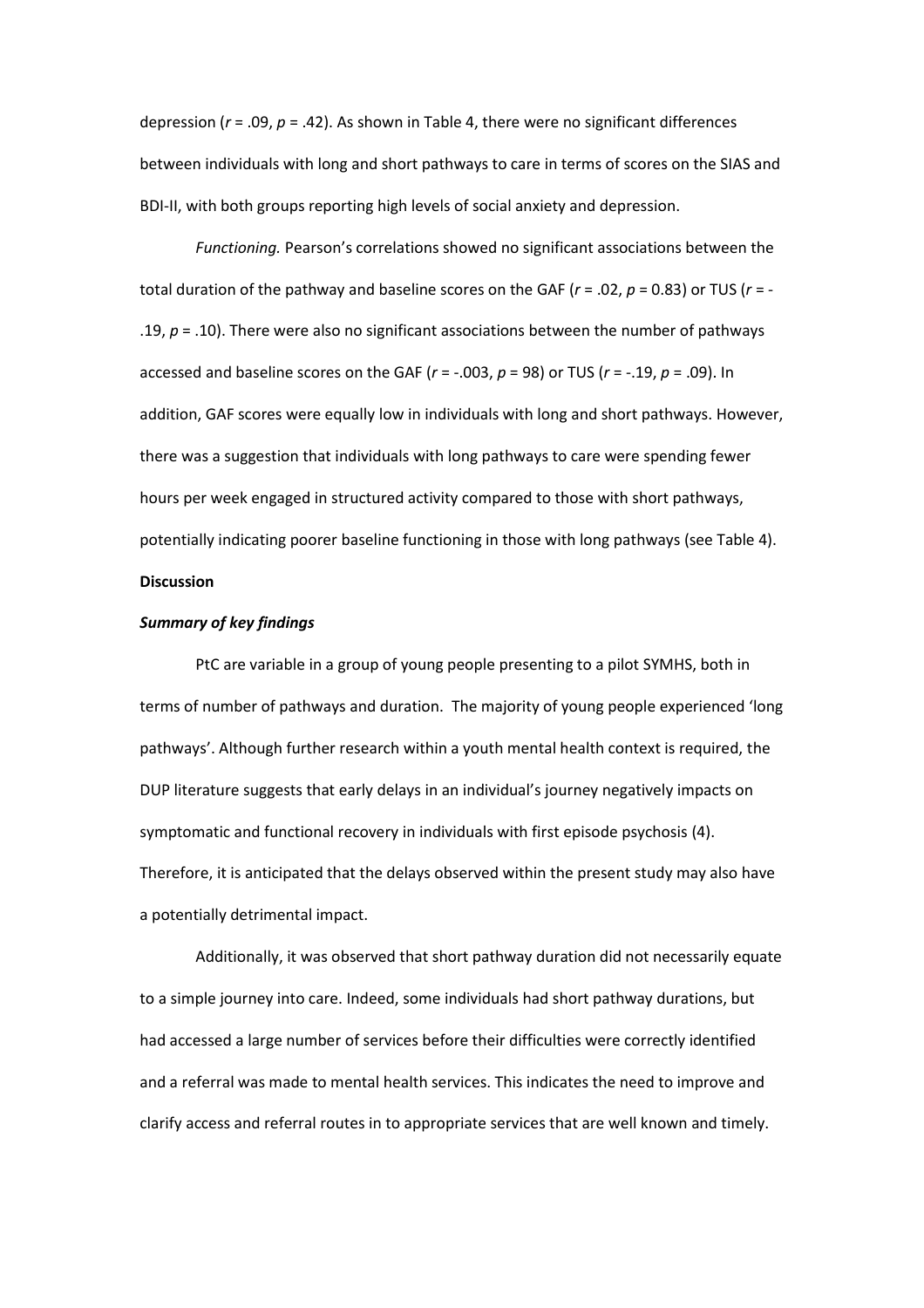The study findings suggest that the majority of young people accessing secondary mental health services first seek help from their GP followed by educational settings, indicating the vital roles that these services play in overcoming pathway barriers. Additionally, the length of pathway is dependent upon both help-seeking delay and the number of services an individual is referred to prior to accessing secondary mental health care (i.e. the delay within services).

There was no association between duration or number of pathways and gender or baseline levels of anxiety or depression. However, individuals with a premorbid history of mental health problems experienced pathways of significantly shorter duration. In addition, there was a trend suggesting that those with longer pathways had poorer baseline functioning in terms of hours per week engaged in structured activity.

#### *Factors contributing to length of PtC*

*Help-seeking delay (HSD).* The average HSD was over 1 year and raises questions about why young people are not seeking help earlier. This may be due to a lack of awareness of mental health difficulties, poor understanding of how to access appropriate support (22, 23) and lack of age appropriate services. Young people may also experience fear, shame or embarrassment that prevent them from seeking help (24). Normalising emotional distress, targeting stigma, and promoting hope may be important in increasing help-seeking behaviour. As such, the SYMHS plans to evolve further to increase the partnership work with key partners and agencies across healthcare and universal settings. Furthermore, in order to reduce help seeking delays, it is hoped that a public mental health awareness campaign in collaboration with national anti-stigma strategies will encourage young people to access help earlier. It is also hoped that the SYMHS will incorporate a youth wellbeing service for mild-moderate mental health presentations, thereby increasing the range of young people accessing services with a shorter duration of untreated illness.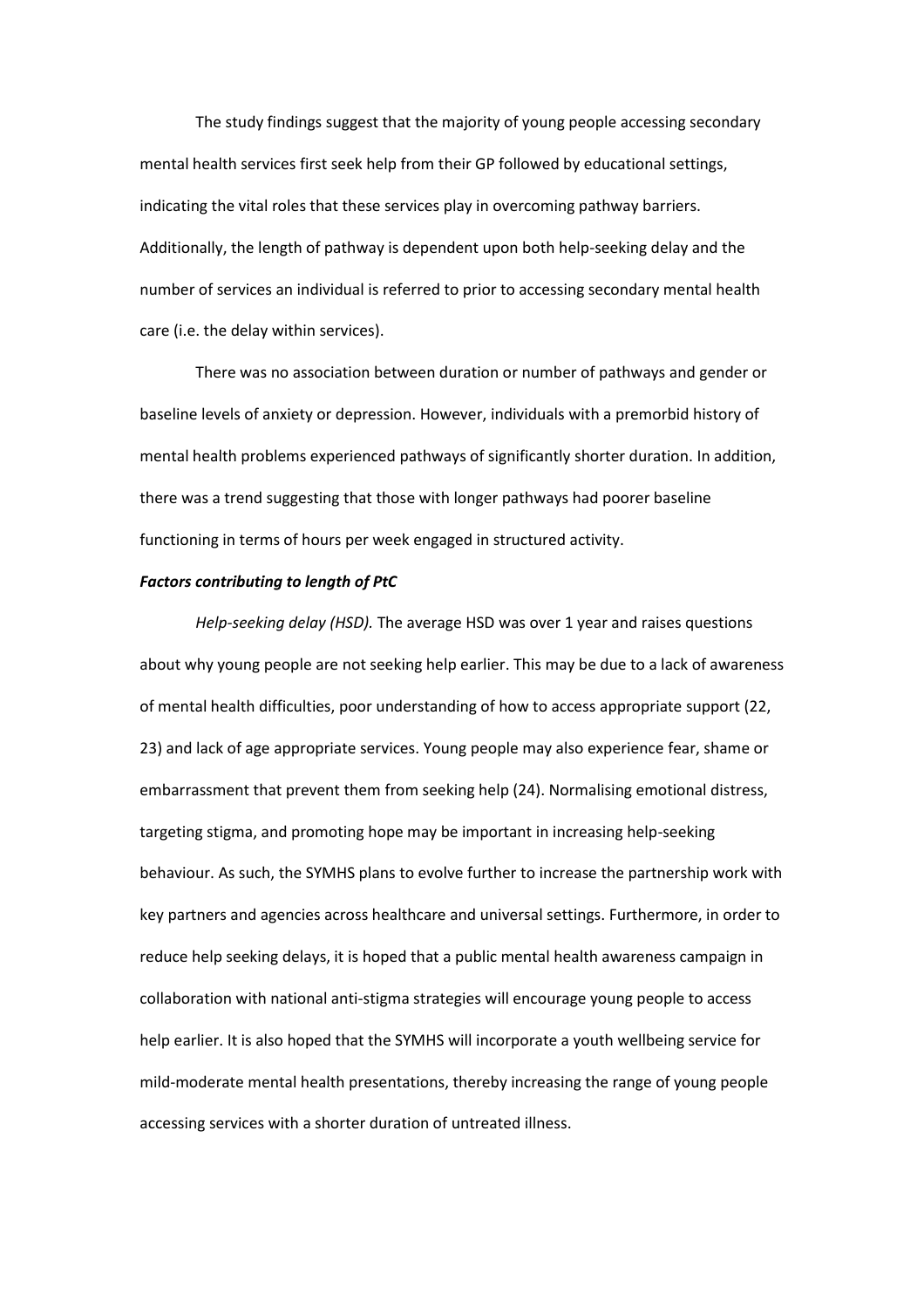The results suggest that young people often attempt to access help through nonhealth related services (e.g. within the education system). It is possible that such professionals may not identify mental health difficulties or are unaware of how to respond (25). This highlights the importance of raising mental health awareness in a range of settings where there are high levels of contact with young people. As such the SYMHS aims to address this by working with voluntary and third sector agencies to raise awareness of mental health difficulties in educational settings and through delivering training programmes to those in frequent contact with young people, including teachers and GPs. It is anticipated that the SYMHS will further simplify their referral routes with more emphasis being placed on self-referrals and the use of technology and social media.

*Delay within services.* An additional average delay of over 2 years was identified once young people had first sought help for their difficulties. This may reflect the appropriate use of stepped care models or inappropriately complex pathways where the young person is passed between services. As mental health problems emerge, young people can present with non-specific symptoms, which may be interpreted as 'normal' teenage behaviour (26). This may lead to non-acceptance of referrals or referrals to inappropriate services. Complex pathways may mean the young person has to tell their story repeatedly to different professionals, potentially leading to poor experience of services, hopelessness, or a sense of not being heard (12). Previous literature has highlighted an association between complex pathways and poor engagement (27) as well as dissatisfaction with services (28). It is vital that services for young people work together to reduce delays within services. Improving GP knowledge and raising awareness about mental health and services may also be useful in reducing delays as over 60% of young people in the current study first sought help within primary care.

#### *Factors associated with pathways to care*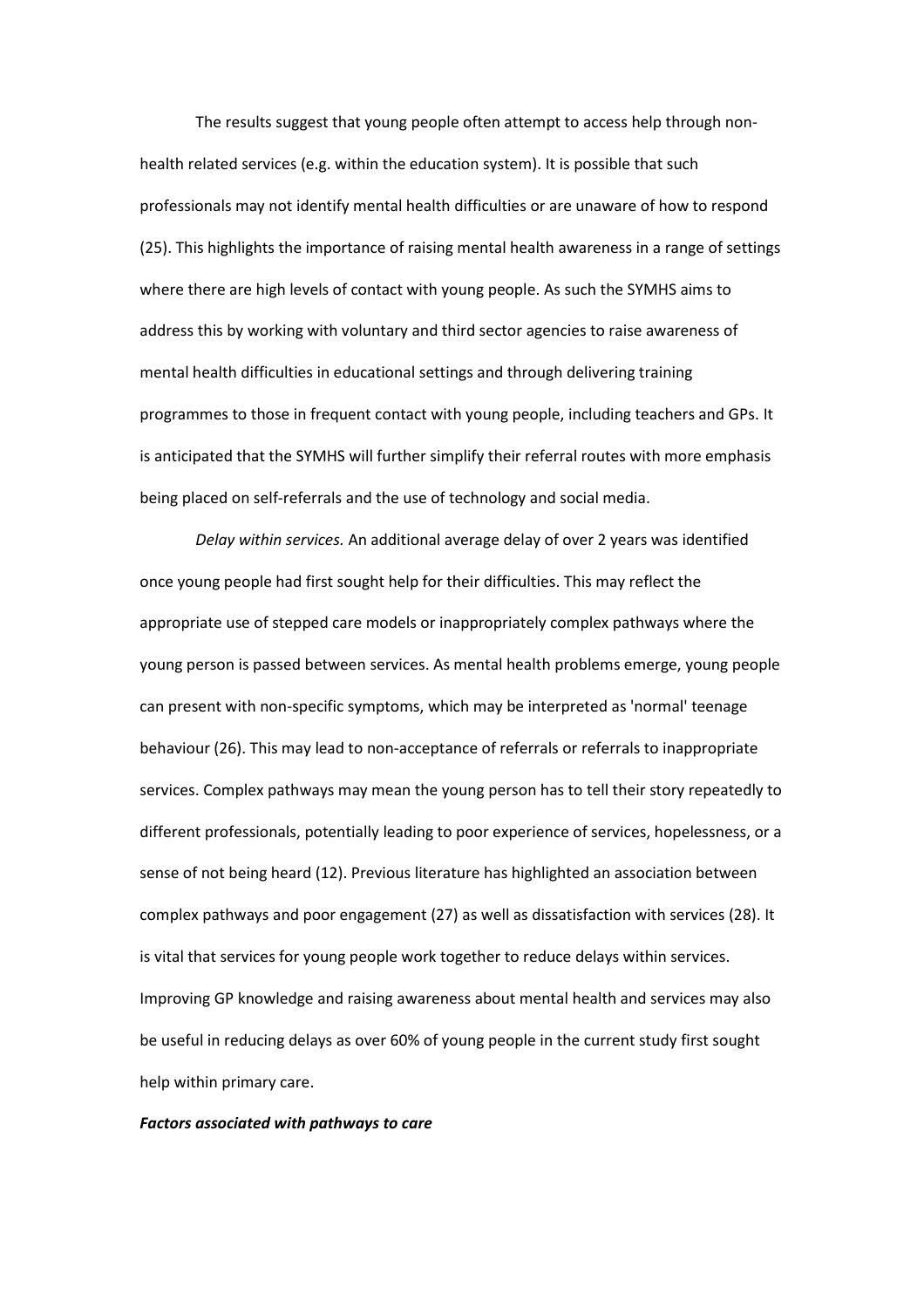*Premorbid history.* Individuals with a premorbid history of mental health problems experienced PtC of a significantly shorter duration than individuals without a premorbid history. It could be argued that prior experience resulted in a faster journey to care because past medical records guided referrals. In addition, previous experience of mental health difficulties may mean that individuals are quicker at identifying problems and know where to seek appropriate support. However, work needs to be done to improve individuals' access to services when mental health difficulties are emerging for the first time. As such, the SYMHS hopes to conduct research to identify groups with emerging difficulties that may find it hard to engage with services, such as young males. It is then anticipated that we will implement targeted strategies to specifically 'reach out' to 'hard to reach' groups.

*Baseline functioning.* There was a trend suggesting that individuals with 'long' pathways spent fewer hours per week in structured activity and therefore may demonstrate poorer baseline functioning when accessing services. Individuals with poorer functioning may be more withdrawn, have fewer social resources and therefore find it more difficult to seek help (29). However, there was no association between functioning and HSD. Moreover, the distinction between 'short' and 'long' pathways was based on number of pathways, with those with poorer baseline functioning accessing more as opposed to fewer services. Thus it may be the case that young people who present with poor functioning get 'stuck' in the system, possibly due to patterns of poor engagement (16). It is also possible that long pathways have a detrimental effect on functioning so that by the time such young people access services, functioning is reduced compared to individuals with shorter pathways. Further research is needed to understand and corroborate this relationship.

#### *Study limitations and future research*

A key strength of the current study is the use of a large sample of young people accessing secondary mental health services within a real-life clinical setting. Nevertheless, there are limitations which need to be considered. PtC were assessed retrospectively and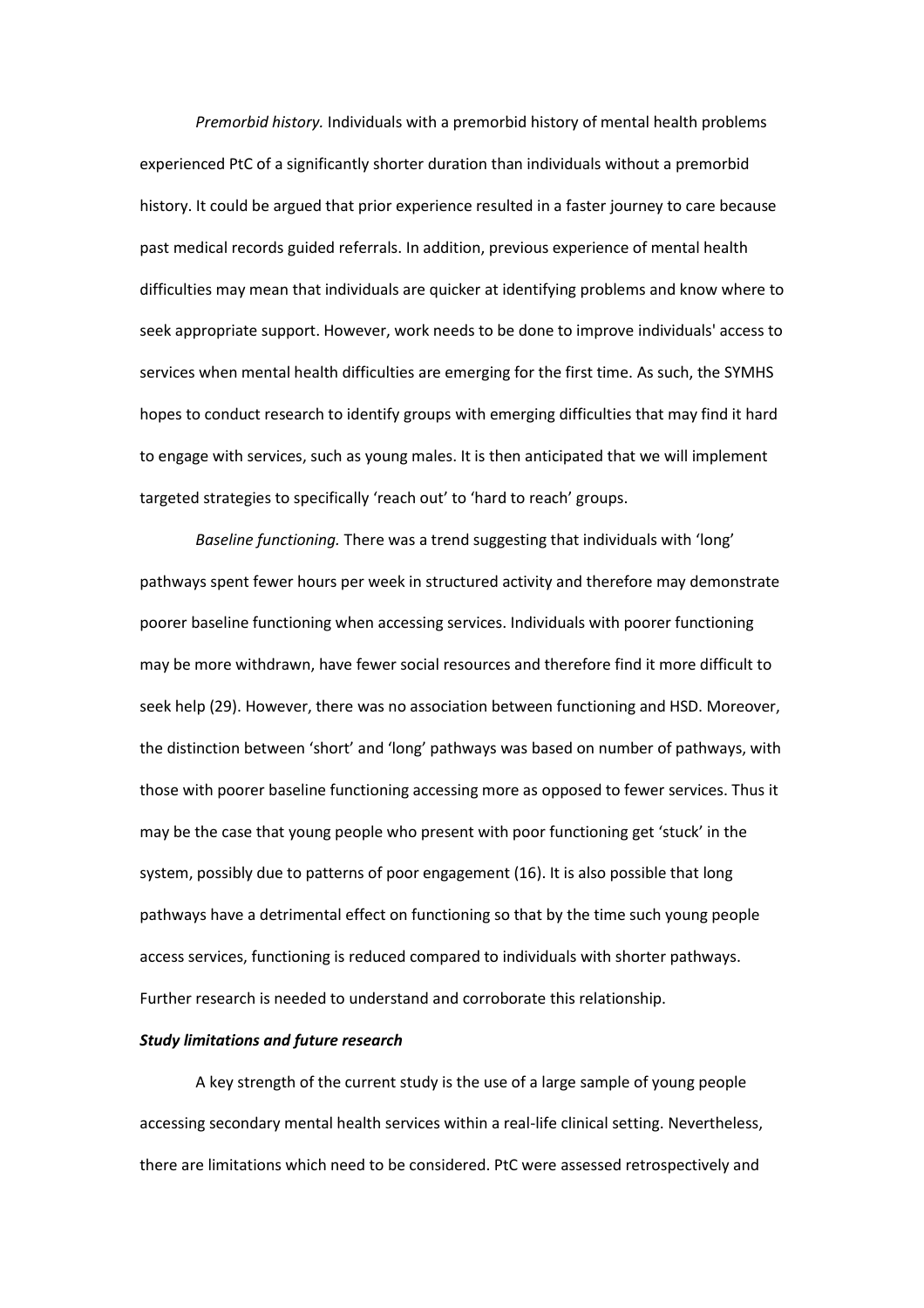were partly reliant on individuals' memory of their journey into services, which may have been influenced by their mental state. The current study also utilises cross-sectional data and only focuses on baseline symptoms and functioning. Longer-term follow-up would enable associations between PtC and outcome to be established in more detail. It is also likely that ceiling effects influenced the findings. Indeed, there were consistently high levels of symptomatology and poor functioning in the sample as a whole, making it difficult to find differences between groups. It should be noted that the current sample were accepted into the service based on their complexity (e.g. current or at-risk of inpatient admission). It would be interesting for future research to focus on PtC within wider youth mental health services. Moreover, this study reflects PtC into a pilot service and therefore accounts for pathways present prior to the introduction of a novel service design. It would be interesting to repeat this study once SYMHS is more established in order to examine whether new initiatives can have a positive effect in reducing the number and length of PtC, and whether this is linked with improvements in symptomatic and functional outcomes.

#### **Conclusions**

This study highlights the complex PtC experienced by young people with mental health difficulties. The long-term effects of lengthy and complex PtC are unknown but these are unlikely to be ideal. There is a need for new service models to consider PtC and to attempt to make these as short as possible, both by improving access to young people in distress and by streamlining processes once young people have sought help. The impact of such initiatives on the experiences and outcomes of young people will be an important focus of future research.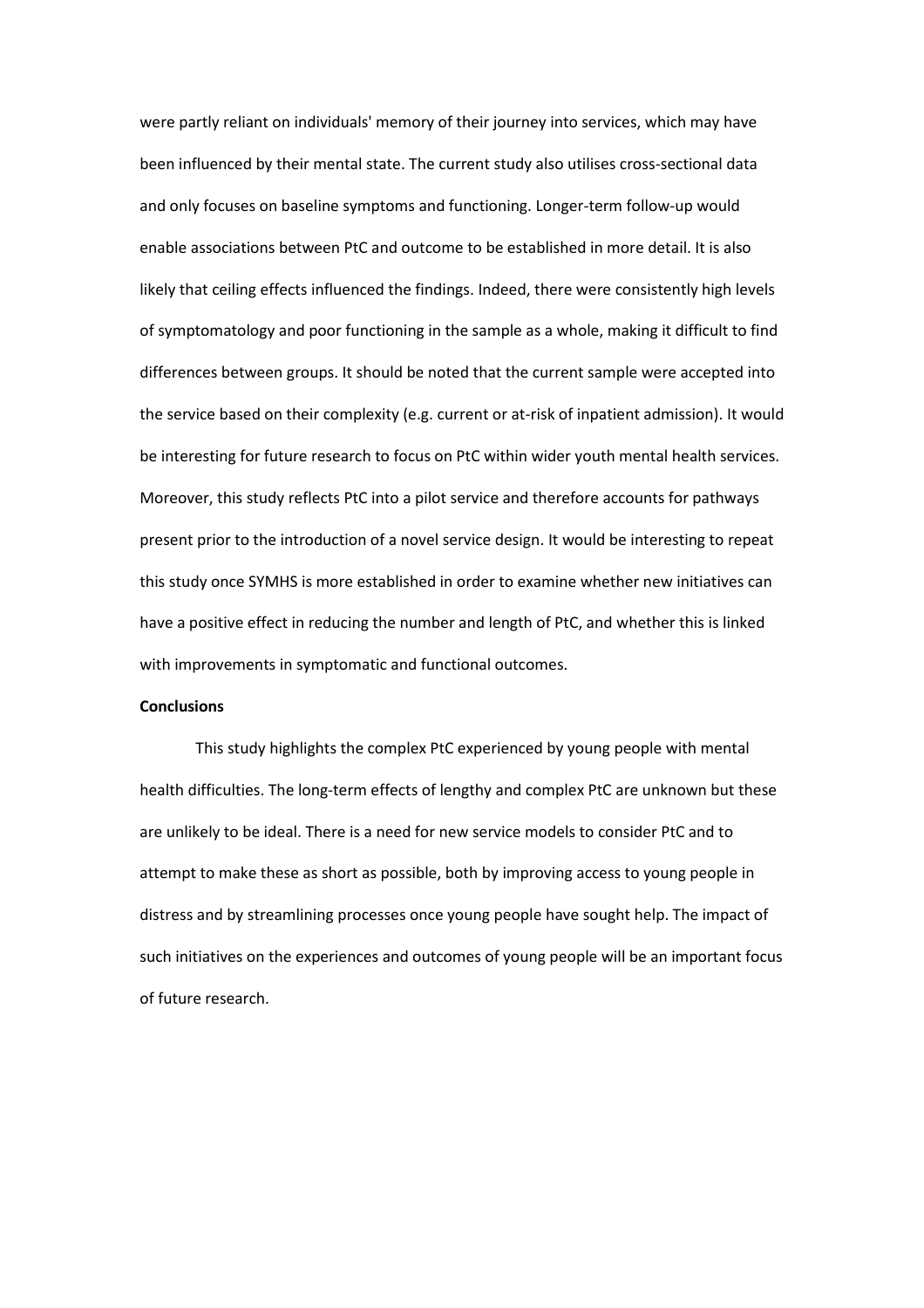#### **References**

1. Gater R, de Almeida e Sousa B, Barrientos G, Caraveo J, Chandrashekar CR, Dhadphale M, et al. The pathways to psychiatric care: a cross-cultural study. Psychol Med 1991; 21: 761-74.

2. Rogler LH, Cortes DE. Help-seeking pathways: a unifying concept in mental health care. Am J Psychiatry 1993; 150: 554-61.

3. Singh SP, Grange T. Measuring pathways to care in first-episode psychosis: a systematic review. Schizophr Res 2006; 81: 75-82.

4. Marshall M, Lewis S, Lockwood A, Drake R, Jones P, Croudace T. Association between duration of untreated psychosis and outcome in cohorts of first-episode patients: a systematic review. Arch Gen Psychiatry 2005; 62: 975-83.

5. Crumlish N, Whitty P, Clarke M, Browne S, Kamali M, Gervin M, et al. Beyond the critical period: longitudinal study of 8-year outcome in first-episode non-affective psychosis. Br J Psychiatry 2009; 194: 18-24.

6. Fusar-Poli P, Yung AR, McGorry P, van Os J. Lessons learned from the psychosis highrisk state: towards a general staging model of prodromal intervention. Psychol Med 2014; 44: 17-24.

7. Fowler D, Hodgekins J, Arena K, Turner R, Lower R, Wheeler K, et al. Early detection and psychosocial intervention for young people who are at risk of developing long term socially disabling severe mental illness: should we give equal priority to functional recovery and complex emotional dysfunction as to psychotic symptoms? Clin Neuropsychiatry 2010; 7: 63-71.

8. Kim-Cohen J, Caspi A, Moffitt TE, Harrington H, Milne BJ, Poulton R. Prior juvenile diagnoses in adults with mental disorder: developmental follow-back of a prospectivelongitudinal cohort. Arch Gen Psychiatry 2003; 60: 709-17.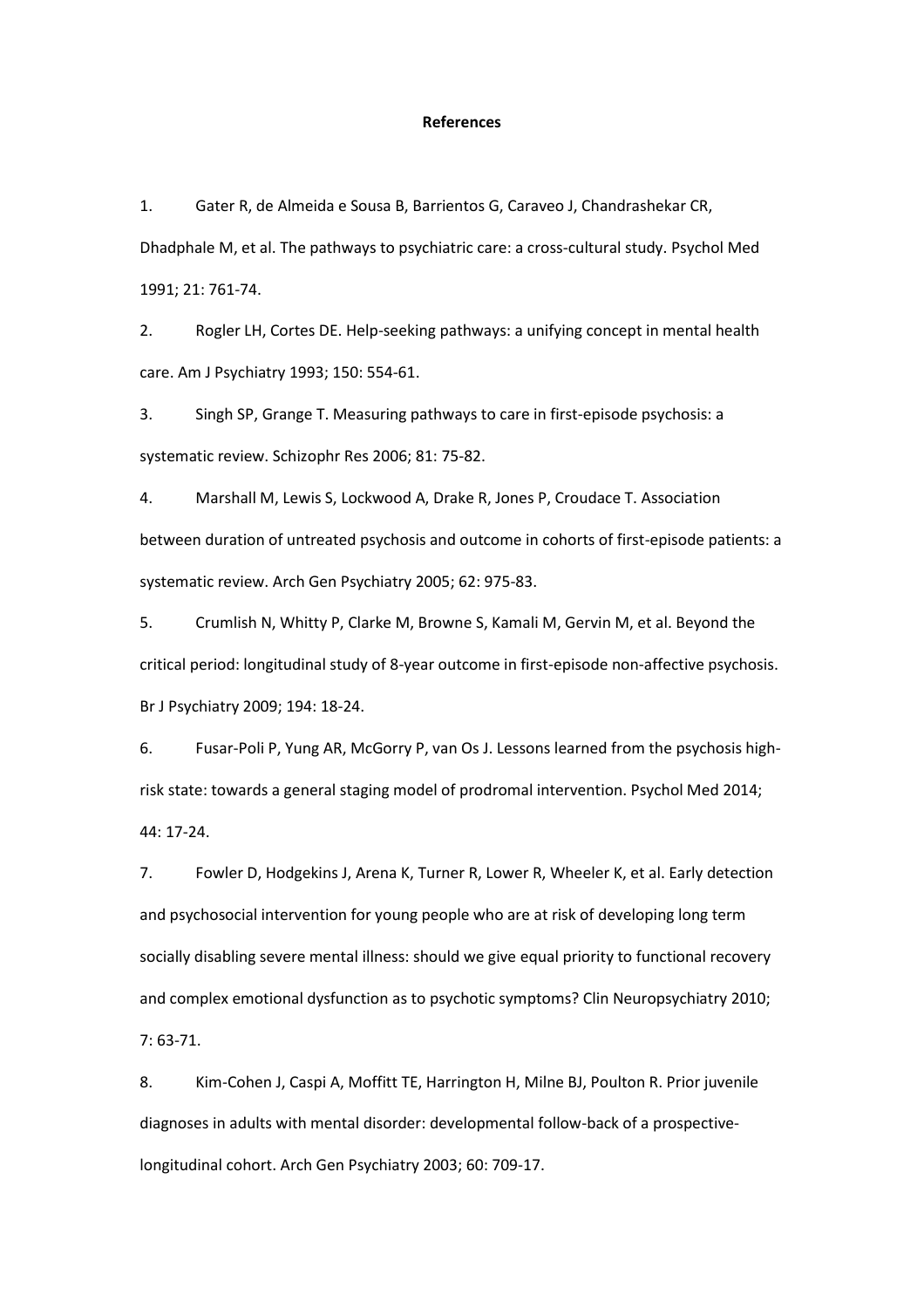9. Kessler RC, Berglund P, Demler O, Jin R, Merikangas KR, Walters EE. Lifetime prevalence and age-of-onset distributions of DSM-IV disorders in the National Comorbidity Survey Replication. Arch Gen Psychiatry 2005; 62: 593-602.

10. McGorry PD, Purcell R, Hickie IB, Yung AR, Pantelis C, Jackson HJ. Clinical staging: a heuristic model for psychiatry and youth mental health. MJA 2007; 187: S40-2.

11. Young Minds. A Call to Action: Comissioning mental health services for 16-25 year olds. London: Young Minds; 2006.

12. Plaistow J, Masson K, Koch D, Wilson J, Stark RM, Jones PB, et al. Young people's views of UK mental health services. Early Interv Psychiatry 2014; 8: 12-23.

13. Singh SP, Paul M, Ford T, Kramer T, Weaver T, McLaren S, et al. Process, outcome and experience of transition from child to adult mental healthcare: multiperspective study. Br J Psychiatry 2010; 197: 305-12.

14. McGorry PD. The specialist youth mental health model: strengthening the weakest link in the public mental health system. MJA 2007; 187: S53-6.

15. Department of Health. Closing the Gap: Priorities for essential change in mental health. London: DoH; 2014.

16. Birchwood M, Connor C, Lester H, Patterson P, Freemantle N, Marshall M, et al. Reducing duration of untreated psychosis: care pathways to early intervention in psychosis services. Br J Psychiatry 2013; 203: 58-64.

17. Birchwood M, Lester H, McCarthy L, Jones P, Fowler D, Amos T, et al. The UK national evaluation of the development and impact of Early Intervention Services (the National EDEN studies): study rationale, design and baseline characteristics. Early Interv Psychiatry 2014; 8: 59-67.

18. American Psychiatric Association. Global Assessment of Functioning. DSM-IV-TR: American Psychiatric Association; 2000. p. 32.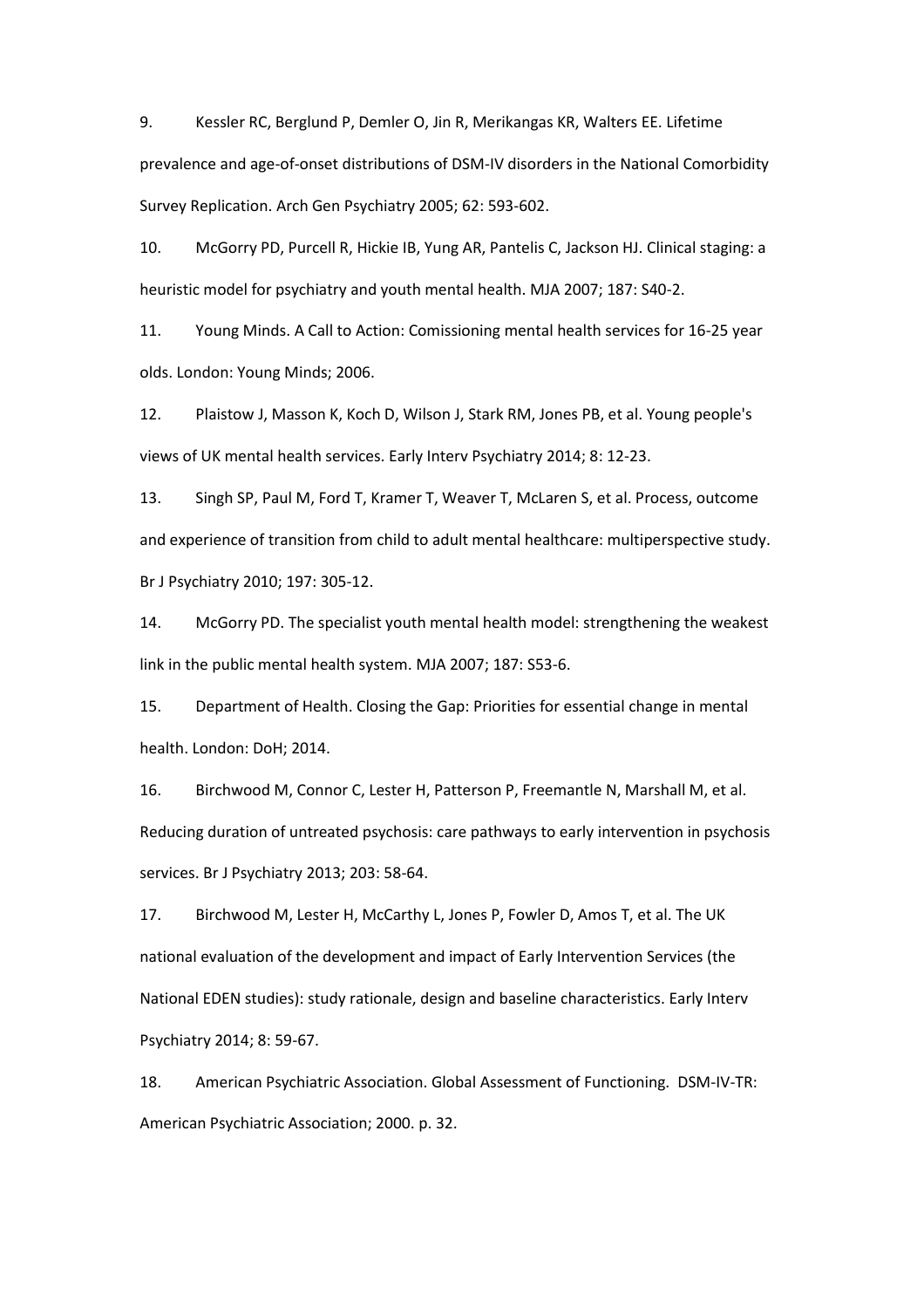19. Hodgekins J, French P, Birchwood M, Mugford M, Christopher R, Marshall M, et al. Comparing time use as a measure of social functioning in individuals at different stages of psychosis and in a non-clinical comparison group. Schizophr Res 2015; 161: 188-93.

20. Beck AT, Steer RA, Brown GK. BDI-II Manual. San Antonio, TX: The Psychological Corporation; 1996.

21. Mattick RP, Clarke JC. Development and validation of measures of social phobia scrutiny fear and social interaction anxiety. 1989.

22. Wright A, McGorry PD, Harris MG, Jorm AF, Pennell K. Development and evaluation of a youth mental health community awareness campaign: The Compass Strategy. BMC Public Health 2006; 6: 215.

23. Gulliver A, Griffiths KM, Christensen H. Perceived barriers and facilitators to mental health help-seeking in young people: a systematic review. BMC Psychiatry 2010; 10: 113.

24. Young Minds. A review of the evidence. London: Young Minds; 2010.

25. Kelly CM, Jorm AF, Wright A. Improving mental health literacy as a strategy to facilitate early intervention for mental disorders. MJA 2007; 187: S26-30.

26. Addington J, Van Mastrigt S, Hutchinson J, Addington D. Pathways to care: help seeking behaviour in first episode psychosis. Acta Psychiatr Scand 2002; 106: 358-64.

27. Compton MT. Barriers to initial outpatient treatment engagement following first hospitalization for a first episode of nonaffective psychosis: a descriptive case series. J Psychiatr Pract 2005; 11: 62-9.

28. Bhugra D, Harding C, Lippett R. Pathways into care and satisfaction with primary care for black patients in South London. J Ment Health 2004; 13: 171-83.

29. Pisani AR, Schmeelk-Cone K, Gunzler D, Petrova M, Goldston DB, Tu X, et al. Associations between suicidal high school students' help-seeking and their attitudes and perceptions of social environment. J Youth Adolesc 2012; 41: 1312-24.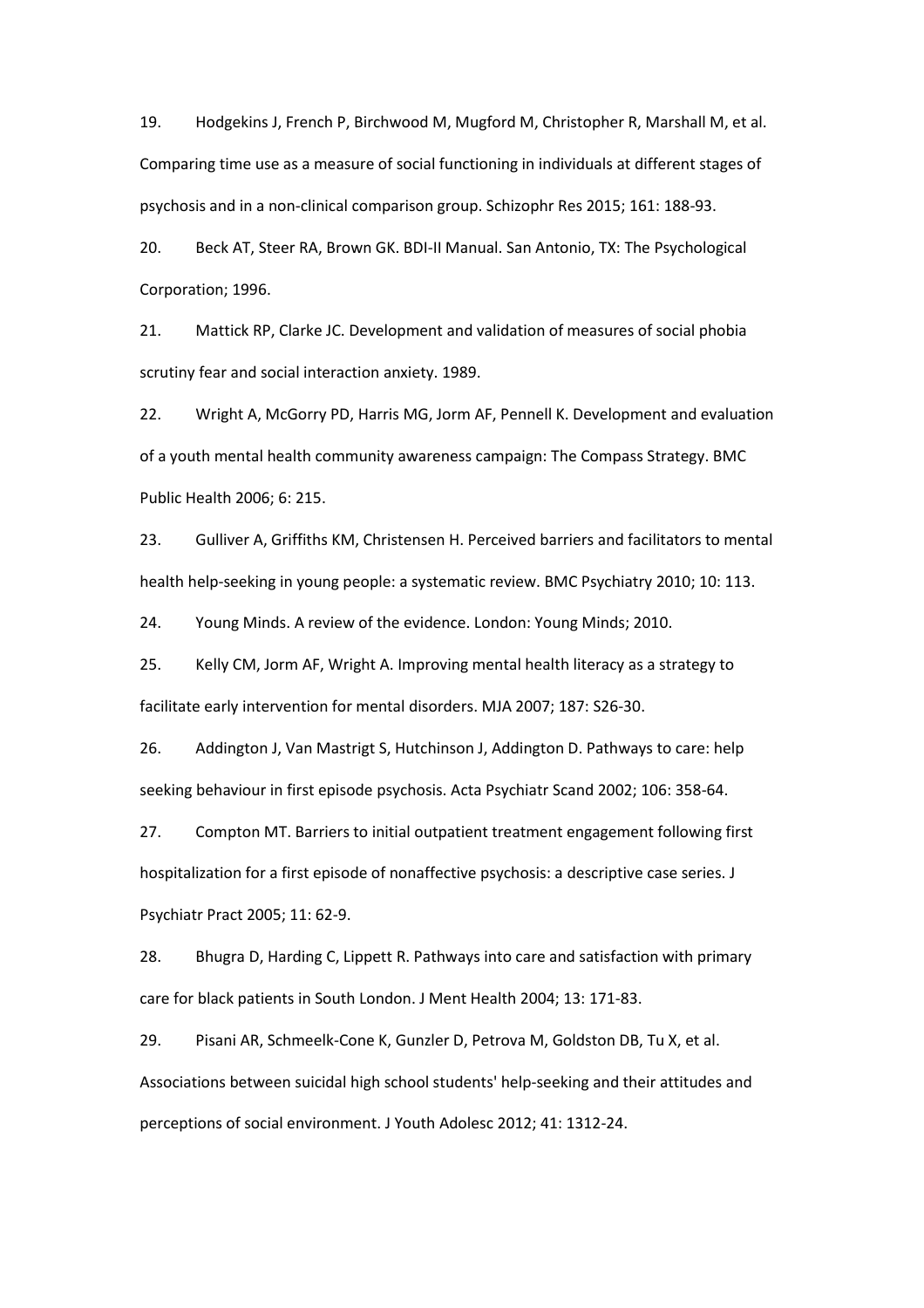# Table 1. Descriptive Statistics of Sample

|                                                               | N  | Mean (SD)     | Median |
|---------------------------------------------------------------|----|---------------|--------|
| Age first experienced mental health problems (years)          | 94 | 12.71 (3.51)  | 13.56  |
| Age of onset of presenting problem (years)                    | 94 | 14.51 (3.02)  | 14.41  |
| Age first sought help for presenting problem (years)          | 89 | 15.96 (2.72)  | 15.56  |
| Age accepted by service (years)                               | 94 | 18.25 (2.86)  | 17.98  |
| Beck Depression Inventory-II score (0-63)                     | 77 | 37.13 (11.43) | 37.00  |
| Social Interaction Anxiety Scale score                        | 78 | 44.69 (15.27) | 46.00  |
| Global Assessment of Functioning score (0-100)                | 94 | 44.71 (12.83) | 45.50  |
| Time Use Survey score (hours per week in structured activity) | 80 | 23.62 (18.82) | 18.67  |

# Table 2. Pathways to Care Descriptive Statistics

|                                           | N  | Mean (SD)  | Min-Max        | Median |
|-------------------------------------------|----|------------|----------------|--------|
| Premorbid history duration (years)        | 25 | 6.77(3.64) | 1.37-18.08     | 6.13   |
| Duration of help seeking delay for        | 89 | 1.36(2.41) | $0.00 - 10.59$ | .12    |
| presenting problem (A)                    |    |            |                |        |
| Duration between seeking help and         | 89 | 2.27(2.57) | 0.05-11.84     | 1.21   |
| accessing service (B)                     |    |            |                |        |
| Number of pathways between seeking help   | 94 | 5.53(3.50) | 1.00-20.00     | 5.00   |
| and accessing service                     |    |            |                |        |
| Total duration of delay (years) between   | 94 | 3.74(3.28) | 0.06-12.84     | 3.05   |
| onset of presenting problem and accessing |    |            |                |        |
| service (C)                               |    |            |                |        |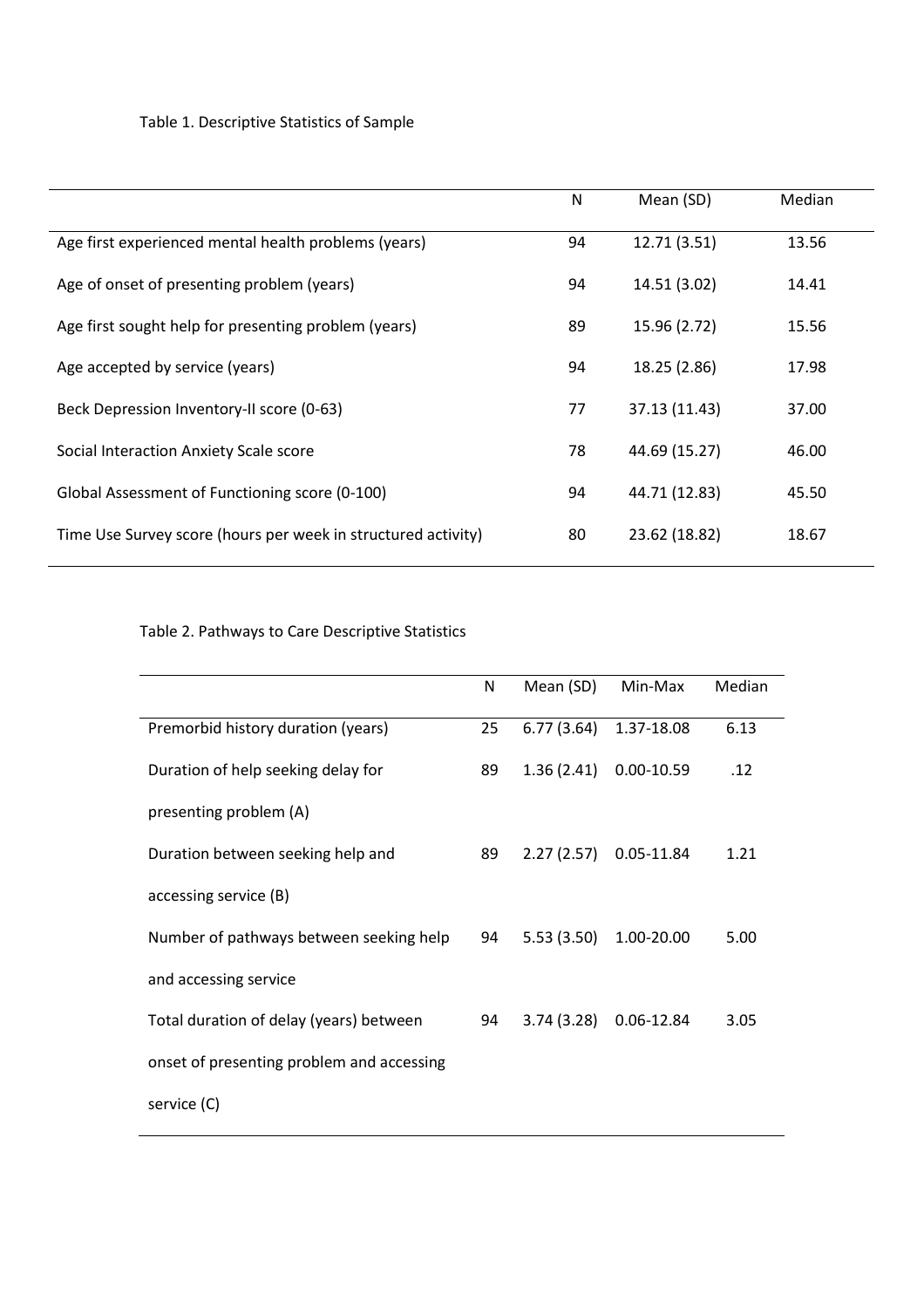# Table 3. Frequency of first pathway

|                                              | N(%)      |
|----------------------------------------------|-----------|
| <b>General Practitioner/Primary Care</b>     | 59 (62.8) |
| Education                                    | 14 (14.9) |
| A&E/Crisis                                   | 8(8.5)    |
| Social Care                                  | 6(6.4)    |
| Other (e.g. Criminal Justice System, private | 7(7.4)    |
| care providers, physical health services)    |           |

# Table 4. Between-group differences

|                                                | Mean (SD)     |               |                         |
|------------------------------------------------|---------------|---------------|-------------------------|
|                                                | Short pathway | Long pathway  | Independent t-test      |
|                                                | (3 or less)   | (4 or more)   |                         |
|                                                |               |               |                         |
| Beck Depression Inventory-II score (0-63)      | 36.03 (10.59) | 37.79 (11.97) | $t = -0.65$ , $p = .52$ |
| Social Interaction Anxiety Scale score         | 41.38 (17.97) | 46.65 (13.22) | $t = -1.38, p = .18$    |
| Global Assessment of Functioning score (0-100) | 45.63 (9.92)  | 44.24 (14.15) | $t = 0.49, p = .62$     |
| Time Use Survey score (hours per week in       | 29.59 (22.91) | 20.23 (15.28) | $t = 1.97, p = .06$     |
| structured activity)                           |               |               |                         |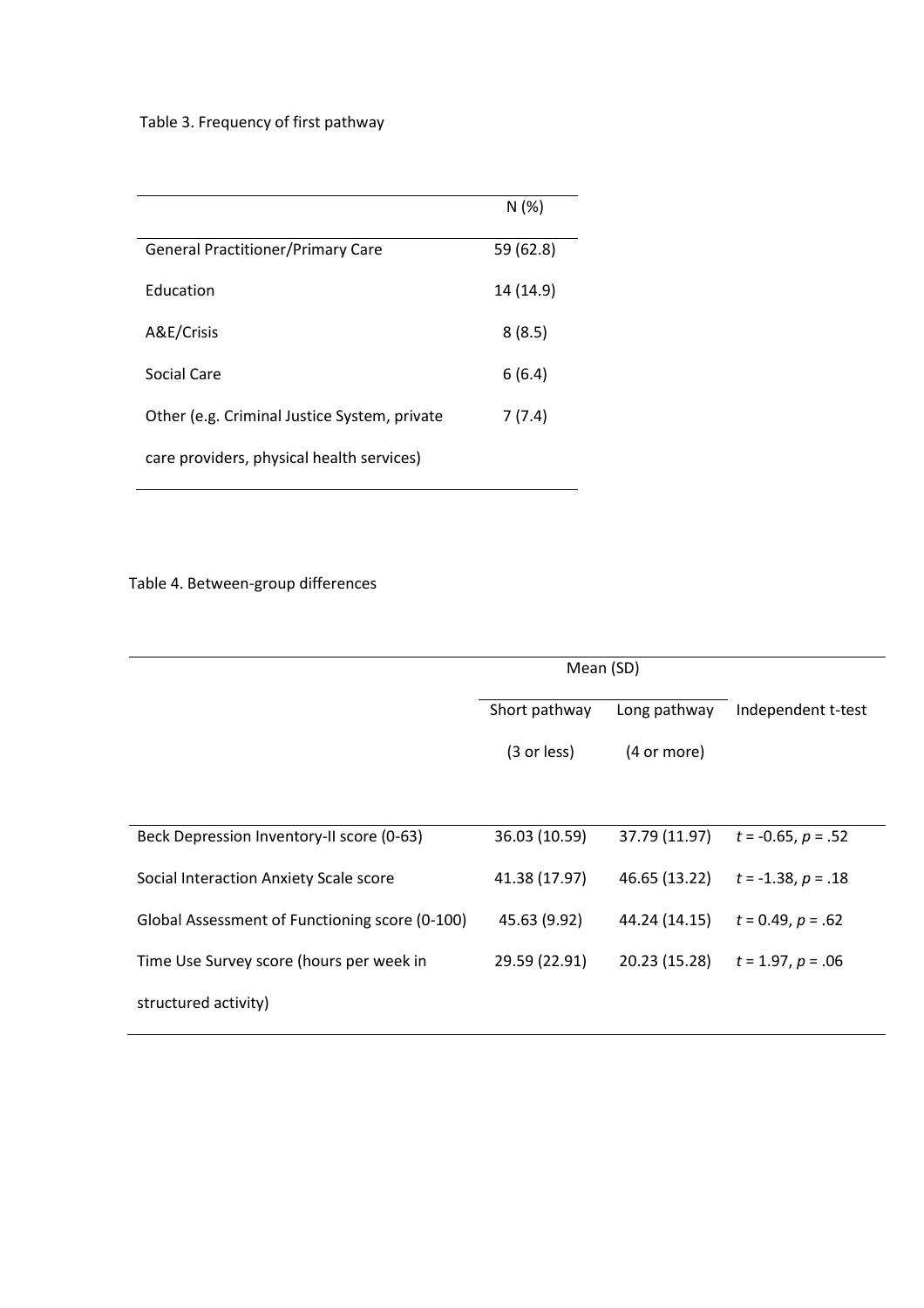Figure 1. Description of information collection from Pathways to Care interview

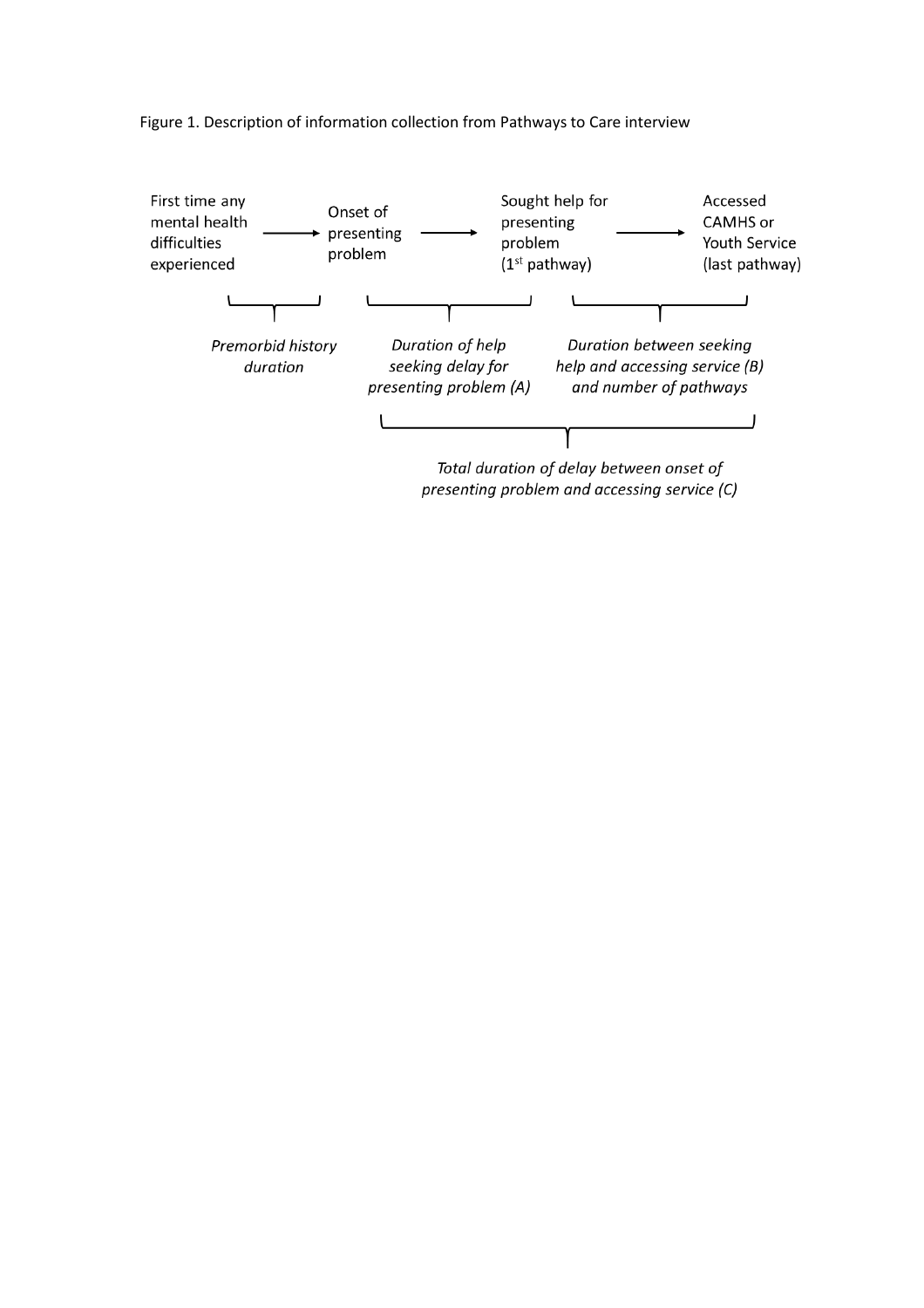Figure 2. Diagrams of different types of pathways to care

(a) Example of short "direct" pathway (0.49 years)



(b) Example of short "stepped-care" pathway (3.53 years)

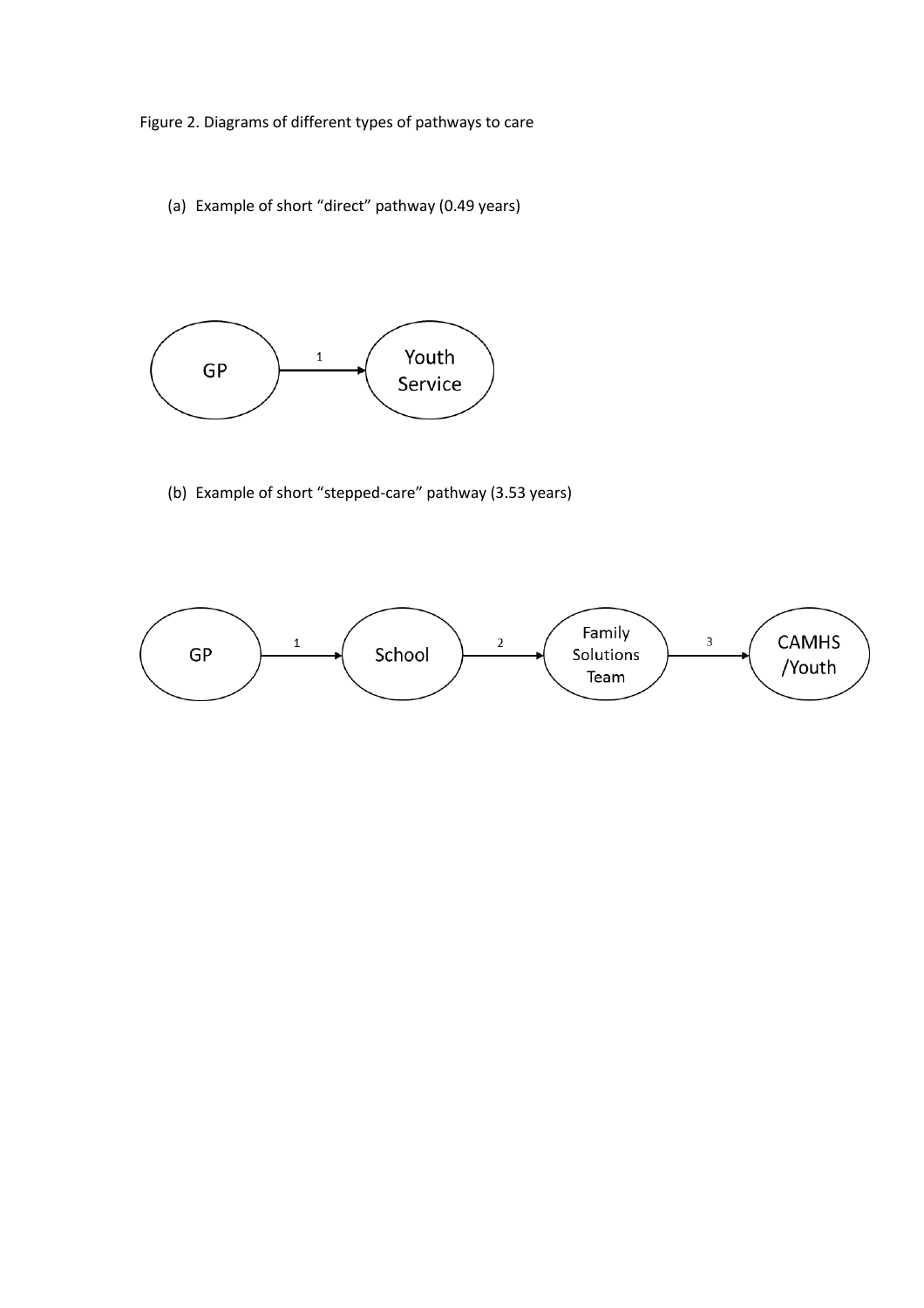(c) Example of complex pathway of long duration (4.80 years)